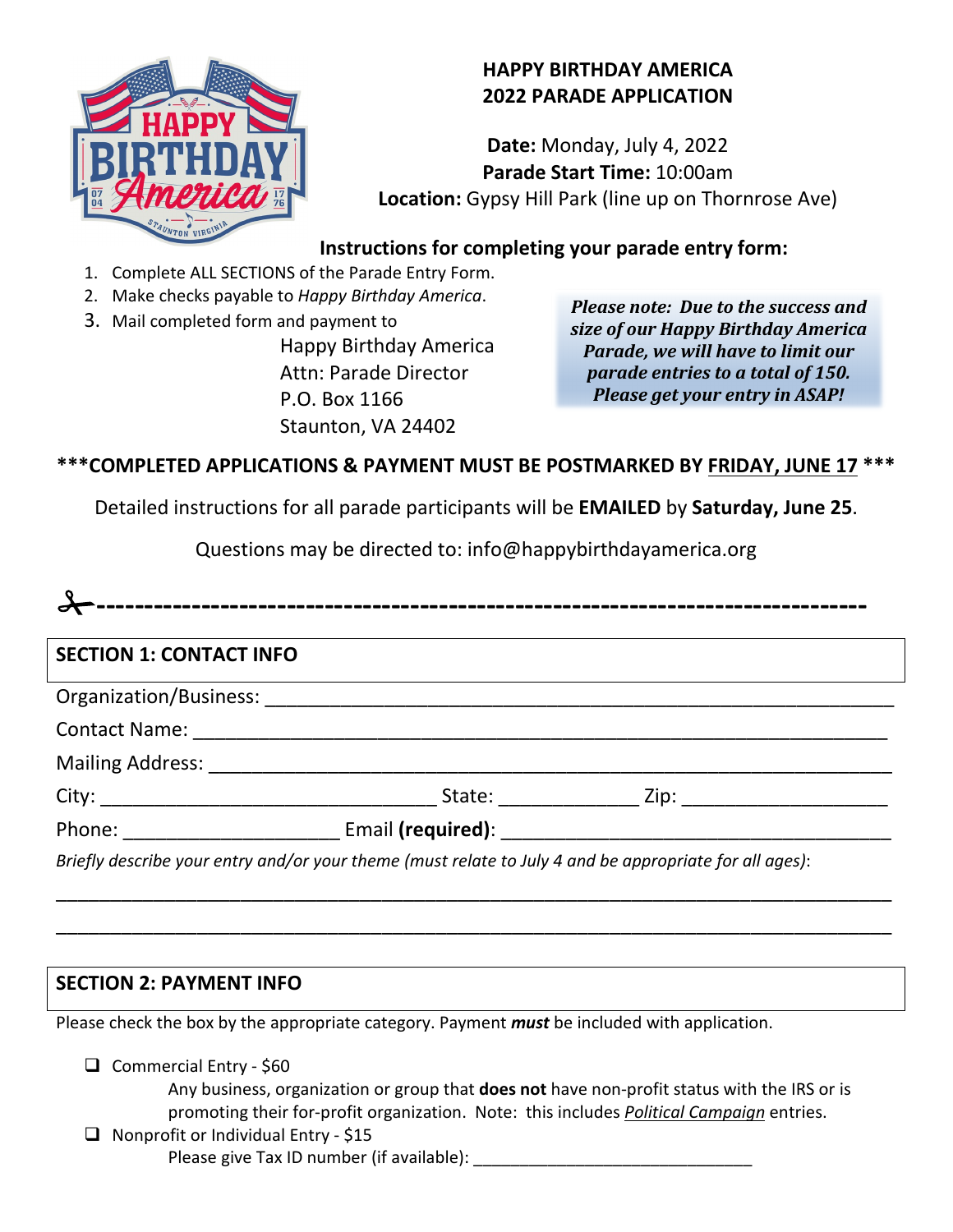## **SECTION 3: ENTRY CATEGORY**

Please check the box that *best* describes your entry.

- $\Box$  Antique Vehicle Year:
- $\Box$  Business/Commercial
- $\Box$  Church
- $\Box$  Civic Club/Organization/Car Club
- □ Dance/Cheer/Martial Arts/Sports
- $\Box$  Emergency Vehicle
- $\Box$  Equestrian

# □ Marching Band

- **Q** Military
- $\Box$  Pageant
- $\Box$  Political
- $\Box$  School
- □ Veteran
- Other \_\_\_\_\_\_\_\_\_\_\_\_\_\_\_\_\_\_\_\_\_\_\_\_\_

## **SECTION 4: VEHICLE INFO**

Please check the box that *best* describes your vehicle.

| $\Box$ Car                     | $\Box$ Farm Vehicle              |
|--------------------------------|----------------------------------|
| $\Box$ Truck                   | $\Box$ Emergency Vehicle         |
| $\Box$ Motorcycle              | $\Box$ No Vehicle (walking only) |
| $\Box$ Float (pulled by truck) | $\Box$ Other                     |

Please give an estimated FULL LENGTH of entry (include vehicle, float, and walkers):

 $\qquad \qquad \text{ft.}$ 

Please give the total estimated number of WALKERS/MARCHERS: people *Note: Please understand that the park is a 1.3 mile loop and the sun/humidity may make the walk around the park a difficult one for some individuals. Please ensure your walkers/marchers are sufficiently physically fit to make the walk and ensure your group is hydrated or carries water for hydration along the route.*

## **SECTION 5: EXTRA ENTRY DETAILS**

Please check *all* applicable boxes.

- This entry has **MUSIC**. We agree that music will be appropriate for the setting.
- This entry has **ANIMALS**. We understand that we are responsible for any clean up along with maintaining the safety of our animals along the route.
- This entry will pass out **CANDY/MATERIALS.** We understand that *nothing may be thrown* from any vehicle or float and so will have only walking participants pass out materials. *(this is a safety concern we do not want children or adults running into the parade route to pick up items that are thrown)*
- This entry will pass out **LITERATURE**. We have *included a copy* of the literature to be passed out and understand that the HBA committee must pre-approve all literature.
- This entry includes **CHILDREN**. We agree that we will provide sufficient adult supervision during lineup and throughout the parade route.
- $\Box$  Other, please describe: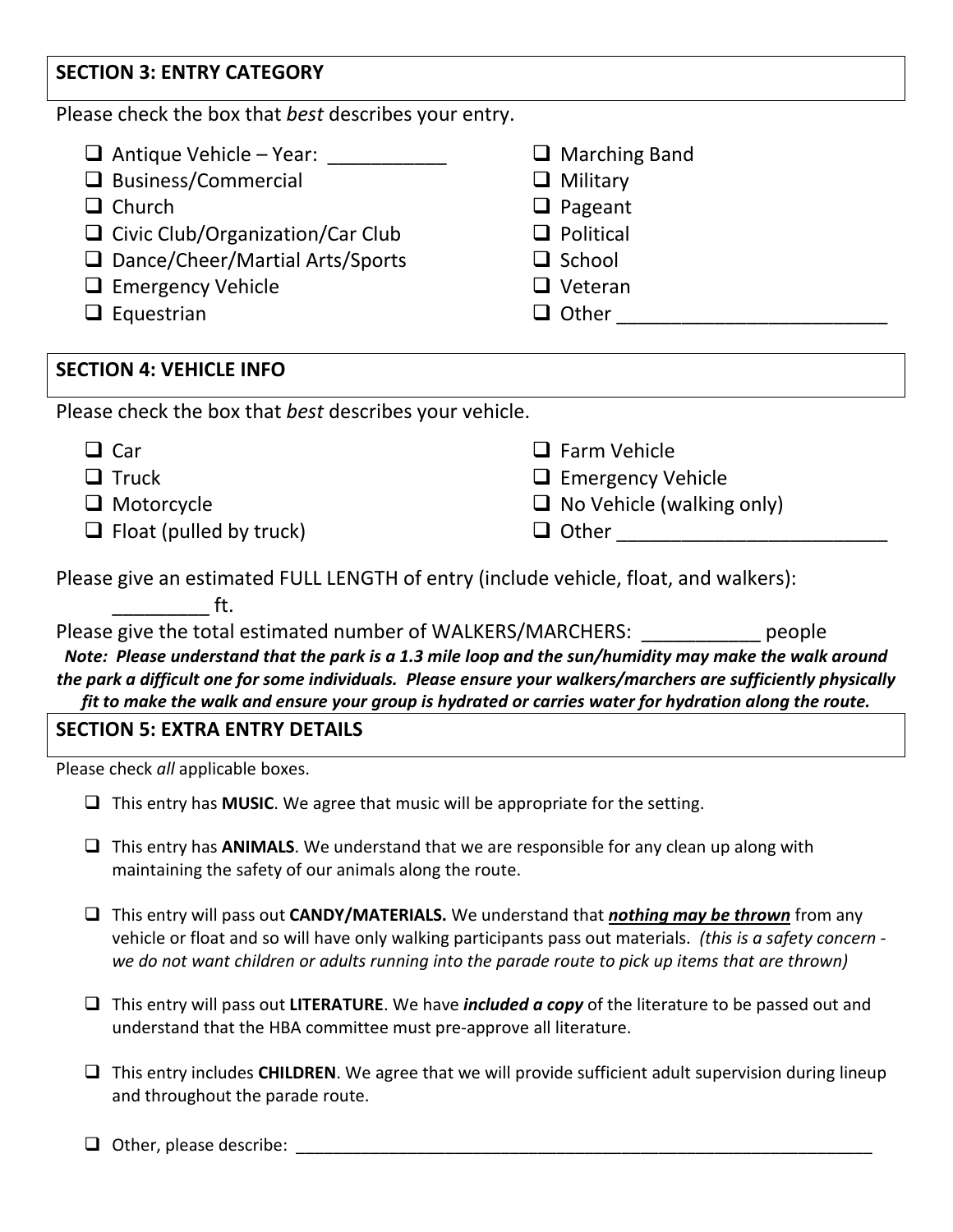## **SECTION 6: RULES & REGULATIONS**

- Participants must follow the instructions of police and parade officials.
- Parade officials reserve the right to remove any entry that does not follow instructions, has safety concerns, contains inappropriate displays or is deemed generally unsuitable for the event.
- Entries should reflect the patriotic theme of the event and be appropriate for children and families.
- Each entry must clearly display the given entry number for the entirety of the parade including lineup.
- Only parade participants and parade vehicles will be allowed in the lineup area before the parade begins. No additional vehicles will be permitted. Please decorate and assemble entries before lining up.
- No entry may slow the pace of the parade or come to a complete stop along the parade route unless necessary for safety.
- Entries with animals must provide their own cleanup crew following immediately behind throughout the entire parade route.
- Participants are forbidden from *throwing* candy or materials from vehicles or floats. Only those *walking* may hand out candy/materials.
- Any literature to be handed out must be submitted for pre-approval *with this application*.
- All participants consent to the usage of their name, image and likeness by Happy Birthday America.

## **SECTION 7: AGREEMENT**

THIS INDEMNITY AGREEMENT made and entered this\_\_\_\_\_\_ day of \_\_\_\_\_\_ by and between \_\_\_\_\_\_\_\_\_\_\_\_\_\_\_\_\_\_\_\_\_\_\_\_ (Parade Participant) and Happy Birthday America.

#### WITNESSETH:

In consideration of the sum of Fifteen Dollars (\$15.00) nonprofit entry or Sixty Dollars (\$60.00) commercial entry cash in hand paid and good and valuable consideration not herein specifically set forth, the receipt of all of which is hereby acknowledged.  $($ Parade Participant), hereby agrees to indemnify and hold Happy Birthday America harmless for injury or damages to persons or property, for any and all other liability, loss, damages, cost or expenses, including attorney fees incurred to defend against claims or to enforce the terms of this agreement, by Happy Birthday America in connection with the parade participants in the Happy Birthday America parade commencing on July 4, 2022 and terminating on July 4, 2022.

It is also expressly understood by the parties to this Contract, that the City of Staunton, Virginia, a municipal corporation, is not a party to this Contract and is not liable for the performance or breach of any provision hereof; and the participants also agree to indemnify and hold the City of Staunton harmless for injury or damages to persons or property by reason of their participation in the parade

By signing below, the undersigned agrees that Happy Birthday America ("HBA") will not be liable for any failure or delay in performing an obligation under this Agreement that is due to any of the following causes, to the extent beyond its reasonable control: acts of God, accident, riots, war, terrorist act, epidemic, pandemic (including the COVID-19 pandemic), quarantine, civil commotion, breakdown of communication facilities, breakdown of web host, breakdown of internet service provider, natural catastrophes, governmental acts or omissions, changes in laws or regulations, national strikes, fire, explosion, or generalized lack of availability of raw materials or energy ("Force Majeure Event"). The Parties hereby acknowledge that while current events related to the COVID-19 pandemic are known, future impacts of the outbreak are unforeseeable and shall be considered a Force Majeure Event to the extent that they prevent the performance of HBA's obligations under